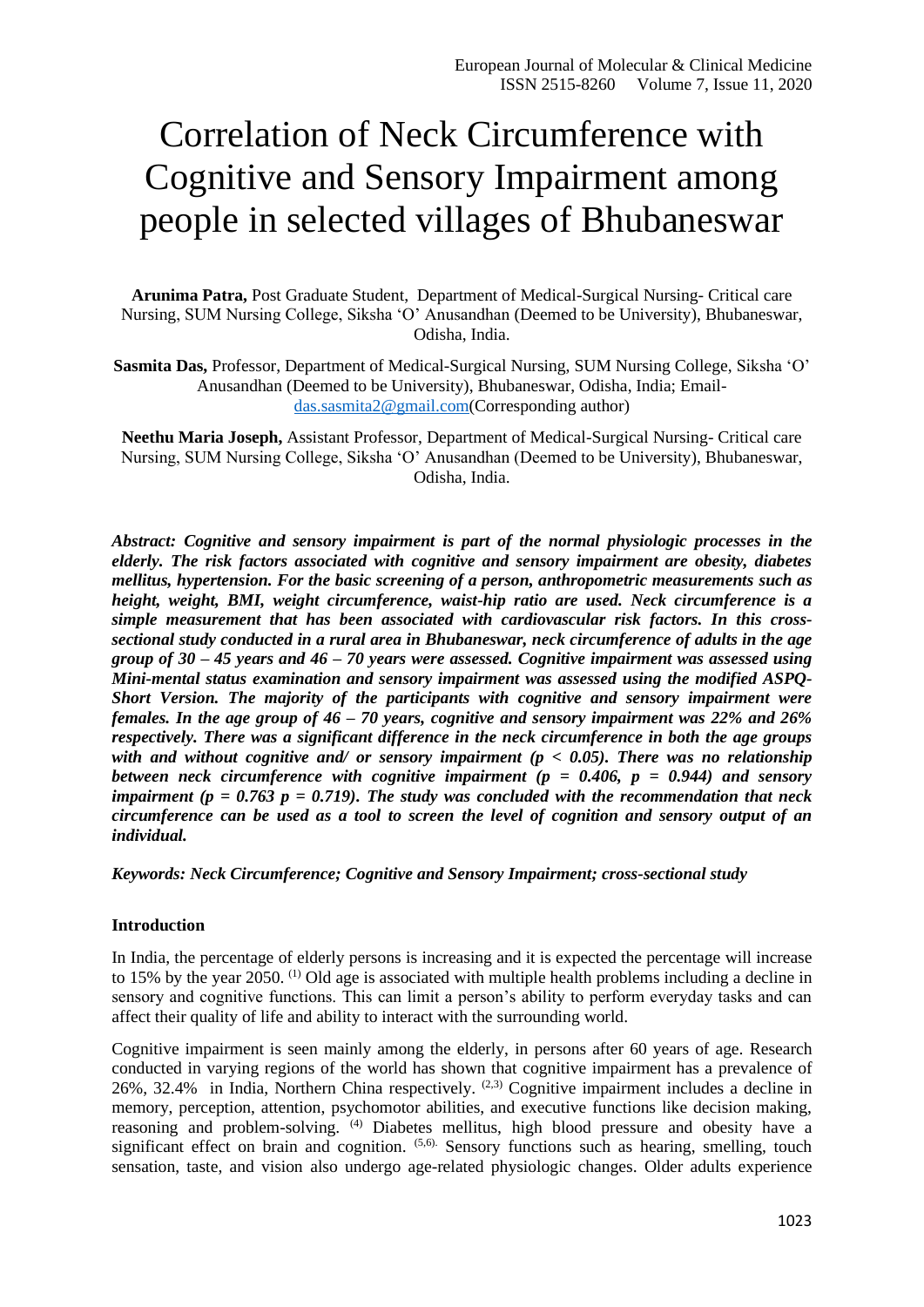progressive hearing loss  $(7)$ , decline in olfaction and taste  $(8)$ , increase in tactile and pain thresholds  $(9)$ , and loss of vision mainly due to age-related macular degeneration, glaucoma, cataract and diabetic retinopathy. (10) There is a rising need for all health care professionals to recognize cognitive and sensory impairment in those for whom they provide care through basic screening.

Anthropometric measurements such as body mass index (BMI), waist circumference, hip circumference, waist to hip ratio, waist-height ratio indicates a positive association with cardiovascular risk factors, diabetes mellitus and hypertension. (11,12) Besides, cognitive impairment can be predicted by height, weight, body mass index, waist circumference. <sup>(13-15)</sup> Neck circumference, a measure of upper body fat distribution is found to be associated with diabetes, hypertension, metabolic syndrome, and cardiovascular parameters. (16)

## **Materials and methods:**

A correlational research design was used. The study was conducted in a village in Bhubaneswar, Odisha. A total of 200 participants were selected purposively and grouped into two according to their age group – 102 adults within the age group of  $30 - 45$  years and 98 adults within the age group of 46  $-70$  years.

Sample size was estimated using the following formula:  $N = (z2 \times p \times q)/e2$ 

Where,  $z = level$  of confidence for standard normal distribution  $z = 1.96$ 

 $p =$  proportion of sample with the desired characteristics  $= 0.15$ 

 $q = (1 - p) = 0.85$ 

 $e =$  tolerable error = 0.05

The calculated sample size was  $N = 196$ . Thus, the researchers had decided to take a total of 200 samples.

The flow diagram in Figure 1 presents the sample selected in each group.



**Figure 1:** Schematic presentation of the selection of samples in both the age groups.

The selected adults were literate and able to understand Oriya/ English language. Persons who were suffering from dementia, any diagnosed psychiatric disorders, thyroid or spinal cord diseases or those receiving palliative treatment were excluded from the study.

Socio-demographic data which included age, gender, education, occupation, monthly income and marital status, medical and surgical problems were assessed. Cognitive impairment was assessed using Mini-Mental Status Examination (MMSE) and sensory impairment was assessed by modifying the Adult Sensory Perception Quotient (ASPQ) – Short Version. ASPQ-Short version(17)is a 35 item questionnaire that measures hypersensitivity and hyposensitivity to stimuli was developed in the UK and thus, some of the questions were modified as per the Indian culture and tradition. The tool was then validated and internal consistency was measured using Chronbach's alpha and it was found to be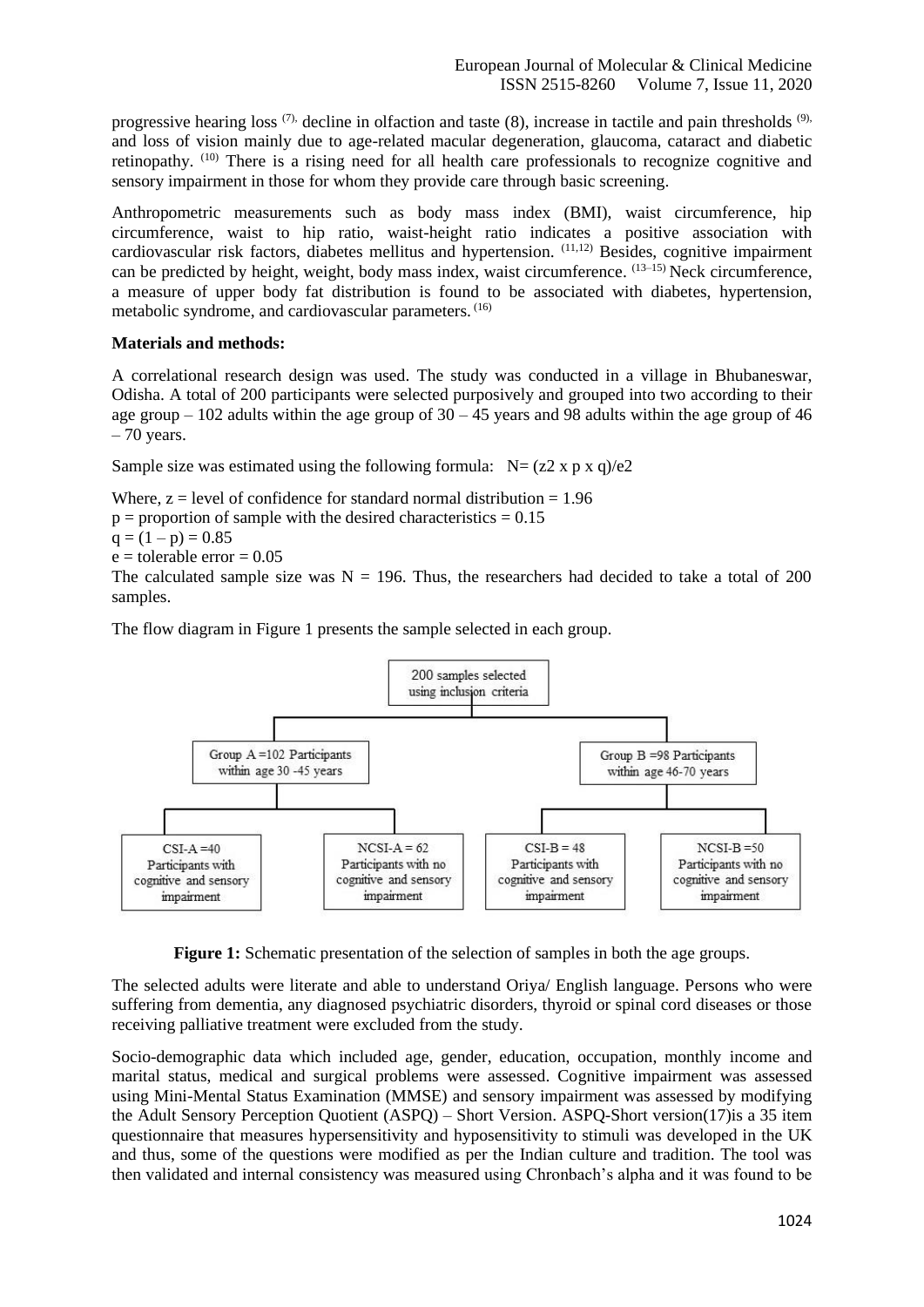0.71. Neck circumference was measured by placing a calibrated plastic measuring tape just below the larynx (or in the middle of the neck) and extending the tape around the neck. The cut-off value for neck circumference was set at 36.55 cm for males and 34.05 cm for females. (18)

### **Results:**

Statistical analysis was done using SPSS version 20 for analysis of the collected data. Each of the two groups was further divided into two groups according to the presence or absence of cognitive and/ or sensory impairment.

After MMSE, mild and moderate cognitive impairment was found to be 28% and 22% in 30-45 years and  $46 - 70$  years group respectively. Sensory impairment was 12% and 26% in 30-45 years and  $46 -$ 70 years group respectively. Among the participants in the age group of  $30 - 45$  years, 39% had cognitive and/ or sensory impairment (CSI-A group) and remaining had no cognitive and/ or sensory impairment (NCSI-A group). In the age group of  $46 - 70$  years. 49% had cognitive and/ or sensory impairment (CSI-B group) and remaining had no cognitive and/ or sensory impairment (NCSI-B group).

Among the participants in the groups with cognitive and sensory impairment, 57% and 67% were females in CSI-A and CSI-B group respectively.

Neck circumference of the participants revealed that 22% in CSI-A and 29% in CSI-B group crossed the cut-off value and had high neck circumference. Furthermore, there was a significant difference in the neck circumference in both the age groups with and without cognitive and/ or sensory impairment  $(p < 0.05)$  as shown in Table 1.

| Table 1: Comparison of neck circumference between the groups with and without cognitive and/ |  |  |
|----------------------------------------------------------------------------------------------|--|--|
| or sensory impairment                                                                        |  |  |

| <b>Neck</b><br>circumference                      | $Mean \pm SD$    | <b>Std error</b> | df  | t-value | p-value  |  |
|---------------------------------------------------|------------------|------------------|-----|---------|----------|--|
|                                                   |                  |                  |     |         |          |  |
| CSI-A                                             | $36.2 \pm 1.348$ | 0.36             | 100 | $-2.99$ | $0.003*$ |  |
| NCSI-A                                            | $34.2 \pm 2.311$ | 0.24             |     |         |          |  |
|                                                   |                  |                  |     |         |          |  |
| $CSI-B$                                           | $35.1 \pm 2.309$ | 0.41             | 96  | $-1.99$ | $0.04*$  |  |
| NCSI-B                                            | $34.1 \pm 2.47$  | 0.30             |     |         |          |  |
| $\ast$ $\leq$ 0.6 $\pm$ etatictically eignificant |                  |                  |     |         |          |  |

\*≤0.05 - statistically significant

There was no significant relationship between neck circumference with cognitive and sensory impairment in both the age groups at 0.05 level of significance as given in table 2.

**Table 2: Relationship between neck circumference with cognitive impairment and sensory impairment** 

| Group        | <b>Variables</b>    | r value | p-value | <b>Variables</b>    | r value | p-value |
|--------------|---------------------|---------|---------|---------------------|---------|---------|
| $CSI-A$      | Neck                |         |         | Neck                |         |         |
|              | circumference 0.343 |         | 0.406   | circumference 0.159 |         | 0.763   |
|              | and cognitive       |         |         | and<br>sensory      |         |         |
|              | impairment          |         |         | impairment          |         |         |
| $CSI-B$      | Neck                |         |         | Neck                |         |         |
|              | circumference 0.017 |         | 0.944   | circumference 0.111 |         | 0.719   |
|              | and cognitive       |         |         | and<br>sensory      |         |         |
|              | impairment          |         |         | impairment          |         |         |
| $\mathbf{r}$ |                     |         |         |                     |         |         |

**Discussion**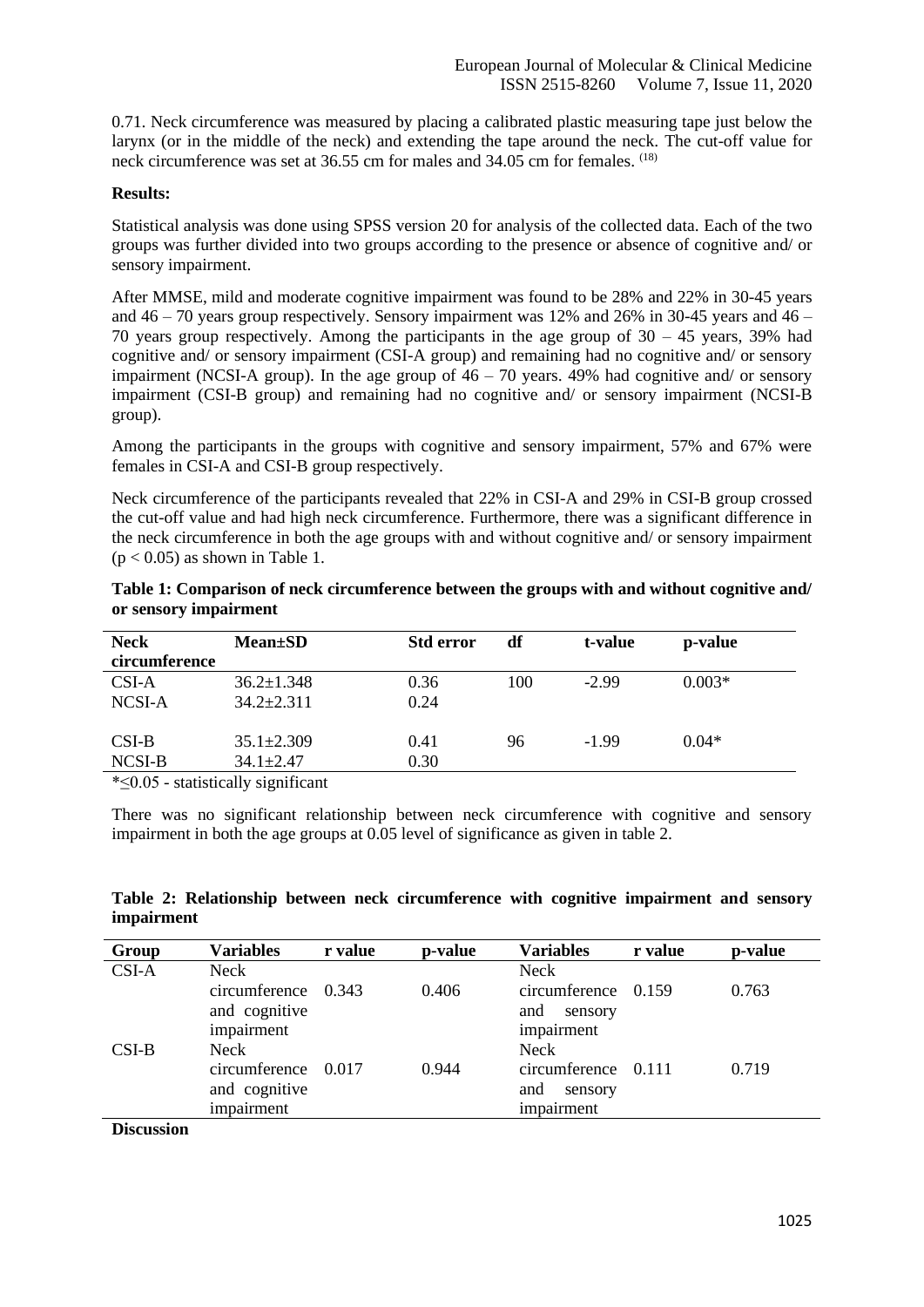In this study, females had a higher percentage of the prevalence of cognitive impairment. Among the studies conducted in different regions in India, cognitive impairment was positively associated with female gender. (19,20)

Mild and moderate cognitive impairment was found to be 22% among the age group with  $46 - 70$  in the present study. But a study conducted by Godbole S, Godbole G and Vaidya S showed that 76% of participants had an MMSE score <23 i.e. had cognitive impairment. (21)Onwuekwe I O conducted a study among adults with a wider age range, that is,  $16 - 76$  years and found that only 5.93% of participants with impaired cognition.<sup>(22)</sup>

Sensory impairment among adults in the  $46 - 70$  year age group in the present study was 26%. Visual, auditory and olfaction has been measured separately in the previous studies. Schubert C R et al. showed that 50% had hearing impairment, 24% had an olfactory impairment and 3% had visual impairment.<sup>(23)</sup>

This study revealed that there was a statistically significant difference in the neck circumference in the groups with and without cognitive and/ or sensory impairment ( $p < 0.05$ ). But, there was no significant relationship between neck circumference with cognitive or sensory impairment. Few studies explore the relationship between neck circumference and cognitive impairment. Chen J et al in a recent study observed that there was a significant positive association of high neck circumference with cognitive impairment. <sup>(24)</sup>

The present study has certain limitations which include a small sample size of the adults with cognitive or sensory impairment due to which the study findings cannot be generalized to a larger population. Cognitive impairment was assessed solely with the use of MMSE and no clinical assessment was performed. More research studies on a similar topic should be taken up to be added to the information reserve.

## **Conclusion**

From the result of the study it was concluded that the people with cognitive and sensory impairment are having a high value of neck circumference but there is no significant relationship was found between neck circumference and cognitive impairment and neck circumference and sensory impairment. Hence it may be recommended that neck circumference is simple, convenient and easy which can be a useful indicator to detect the cognitive and sensory impairment besides other anthropometric measurements.

#### **Acknowledgment**

My sincere thanks go to the research committee and all who willingly participated in this study and co-operated me at the time of data collection and intervention, without them my study would be in vain.

#### **Funding:** Nil **Conflicts of interest** None **Ethical Permission:** Approved

## **References:**

- 1. Giridhar G, James KS, Kumar S. Caring for Our Elders : Early Responses India Ageing Report - 2017. United Nations Population Fund (UNFPA). 2017.
- 2. Mohan D, Iype T, Varghese S, Usha A, Mohan M. A cross-sectional study to assess prevalence and factors associated with mild cognitive impairment among older adults in an urban area of Kerala, South India. BMJ Open. 2019;9(3): e025473.
- 3. Ren L, Bai L, Wu Y, Ni J, Shi M, Lu H, et al. Prevalence of and risk factors for cognitive impairment among elderly without cardio-and cerebrovascular diseases: A populationbased study in rural China. Front Aging Neurosci. 2018;10:1–8.
- 4. Harada CN, Natelson Love MC, Triebel K. Normal Cognitive Aging. Clin Geriatr Med. 2013;29(4):737–52.